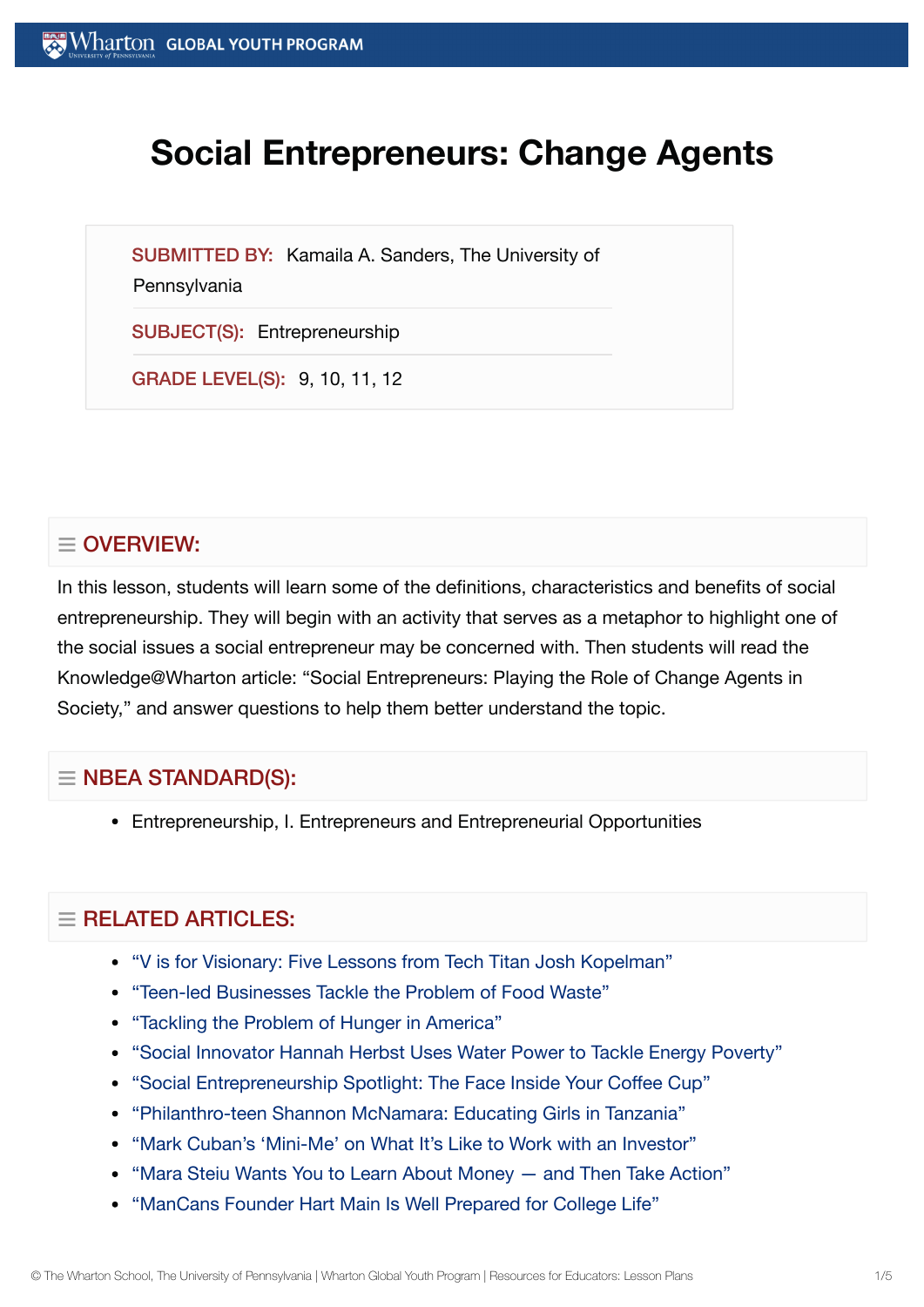#### $\mathbb{R}$  Wharton Global Youth Program

- ["Grassroots Goal:](https://globalyouth.wharton.upenn.edu/articles/grassroots-goal-hiv-prevention-on-the-soccer-field/) HIV Prevention on the Soccer Field"
- "Get Your Lemonade, Here! And [Business Tips from](https://globalyouth.wharton.upenn.edu/articles/get-lemonade-great-business-insight-entrepreneur-mikaila-ulmer/) Mikaila Ulmer"
- "Future of the [Business World:](https://globalyouth.wharton.upenn.edu/articles/future-business-world-lemonade-stand-inspires-project-colombia/) A Lemonade Stand Inspires a Finance Project in Colombia"
- "Exploring Social [Entrepreneurship:](https://globalyouth.wharton.upenn.edu/articles/power-social-entrepreneurship/) 'My Generation Is Full of Activists and Humanitarians'"
- "Claire Sliney on Inspiring Change through Her [Oscar-winning](https://globalyouth.wharton.upenn.edu/articles/claire-sliney-oscar-winning-documentary/) Documentary"
- "Building an Ethical and Efficient Recycling [Supply Chain](https://globalyouth.wharton.upenn.edu/articles/an-ethical-and-efficient-recycling-supply-chain-in-india/) in India"
- "Building a Network: 'One Simple [Connection](https://globalyouth.wharton.upenn.edu/articles/building-network-one-simple-connection-can-lead-much/) Can Lead to So Much'"
- "4 [Questions for](https://globalyouth.wharton.upenn.edu/articles/4-questions-mask-entrepreneur-elvis-zhang/) Gen Z Mask Entrepreneur Elvis Zhang"
- "'FishFlops' Style [Inspires One](https://globalyouth.wharton.upenn.edu/articles/fishflops-style-inspires-one-teen-to-save-her-money-and-pay-it-forward/) Teen to Save Her Money and Pay It Forward"

**Common Core Standard(s):** Vocabulary acquisition and use, knowledge of language, comprehension and collaboration, presentation of knowledge and ideas.

**Objectives/Purposes:** In this lesson, students will learn multiple definitions of the term social entrepreneur, as well as how social entrepreneurship may benefit society and the entrepreneur.

**[Knowledge@Wharton](http://knowledge.wharton.upenn.edu/article.cfm?articleid=766) Article:** "Social Entrepreneurs: Playing the Role of Change Agents in Society"

**Other Resources/Materials:** Four sets of Lego building box sets (or something that requires directions to be built)

#### **Activity:**

1. *(10 mins)* Divide the class into groups (based on the number of box sets you have). Give each group one of the Lego box sets and tell that group to build what they see on the box. The trick is that only a few of the groups should have instructions on how to build the Lego set and the rest of the groups either have partial instructions or no instructions at all. Do not tell students that some groups have instructions and others do not. During the simulation, some groups may notice that some groups have instructions and get upset. That is ok. Allot about 7 -10 minutes for students to build their Lego sets and tell them that the first group to finish wins. The simulation usually works out in a way that the group with the instructions is the only group to complete their box set.

After time is up, have each group show what they have built and how they built their model. This is when the class will find out that some students had directions and others did not. Take this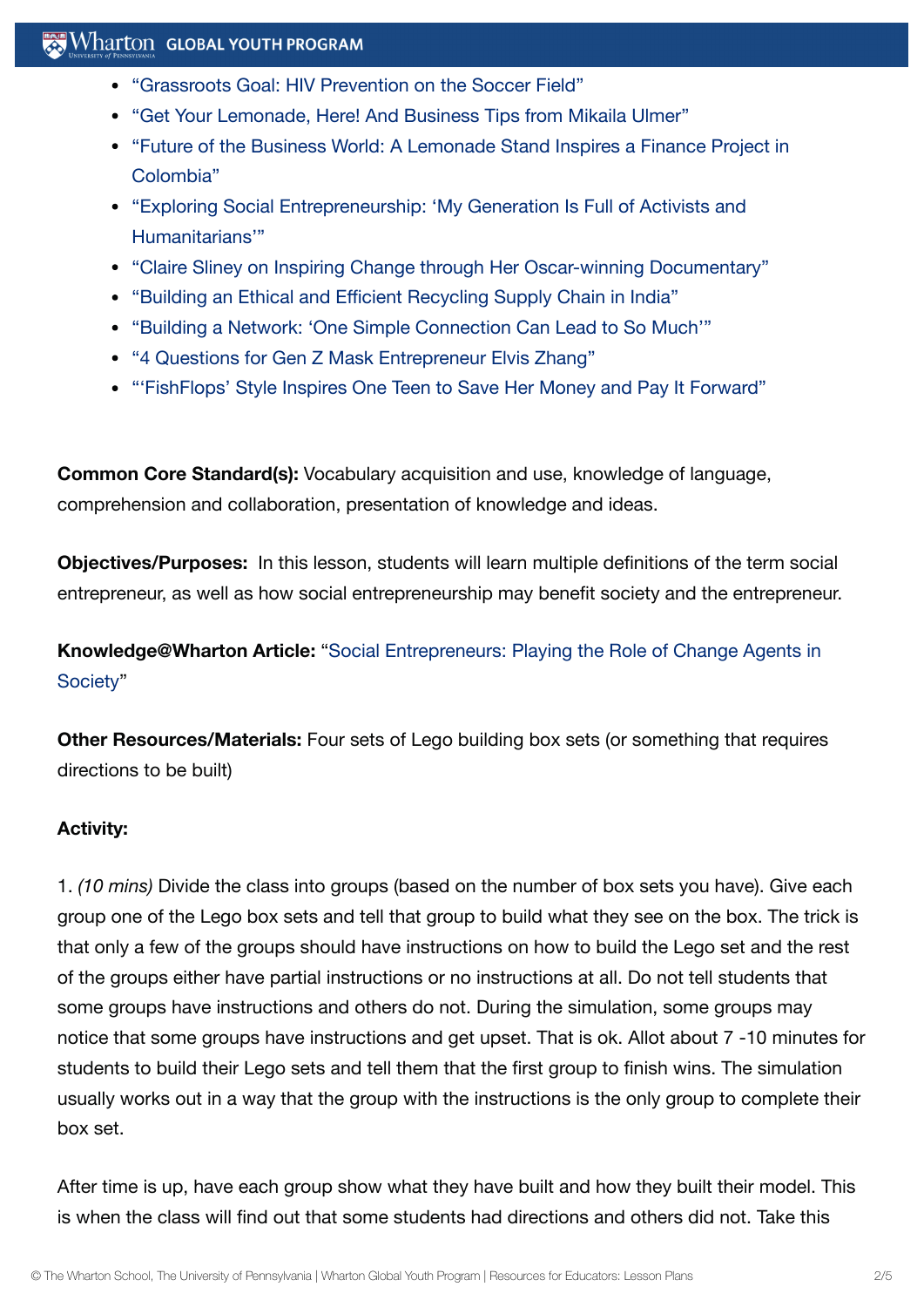#### **Wharton GLOBAL YOUTH PROGRAM**

opportunity to explain how the simulation is a metaphor for real life relating to privilege (the fact that some people have the directions to be successful in life and others don't).

2. *(15 mins)* Have students read the article: "Social Entrepreneurs: Playing the Role of Change Agents in Society." As they read, have them take notes on the following questions:

- The article mentions that there are many different yet similar definitions of social entrepreneurship. Provide a few of the definitions mentioned in the article.
	- Social entrepreneurship is a process where the creation of new business enterprise leads to social wealth enhancement so that society and the entrepreneur benefit.
	- It is the melding of enterprise and innovation often associated with the private sector with the grassroots accountability necessary to sustain solutions in the public sector.
	- Being a social entrepreneur must include doing things in a way that has never been done before.
	- A different kind of social leader who applies practical solutions to social problems by combining innovation, resourcefulness and opportunity; you innovate to find a new product, service or approach to a problem.
- What are some of the characteristics of social entrepreneurs?
	- Innovative
	- Imaginative
	- Play the role of change agents in the social sector
	- They do things in a way that has not been done before
	- May be for profit not for profit
	- Accountable to the constituents they serve
	- Create social enterprises that are able to sustain themselves financially and further their cause
- What are some of the benefits of social entrepreneurship?
	- Creation of jobs
	- Increased productivity
	- Enhanced national competitiveness
	- Better quality of life
	- An alternative to governments undertaking the task of solving societal problems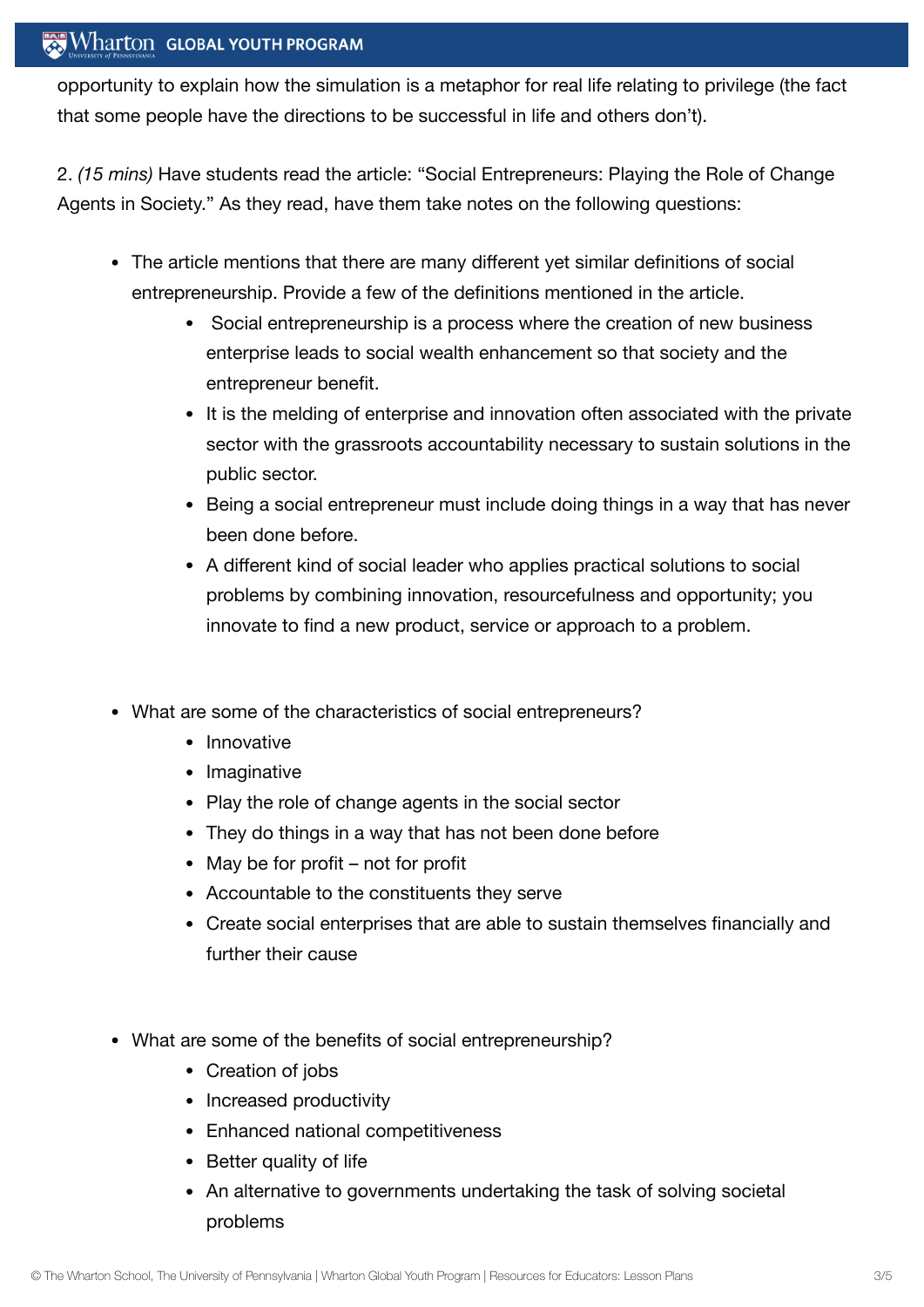- Discuss these quotes:
	- "There are some organizations dedicated to raising funds but the involvement of communities-in-need is still minimal," she notes. "So it is a scenario of constantly giving the fish and not teaching people how to fish."
- What are some examples of products or services that social entrepreneurs have introduced?
	- Non-toxic landscaping and native plants that are not detrimental to local ecosystems
	- Increased wind energy marketing to expand the market for clean energy
	- Contract cleaning company that provides training and employment for economically disadvantaged workers
	- Company that uses fair trade chocolate

After students have finished reading, lead a discussion to go over their answers to the questions.

**Tying It All Together:** *(15 mins)* The article mentions that AAvishkaar is a for-profit social venture capital fund "with a belief that over time, helping to create opportunities and remove poverty could be a good business." It is founded on the belief that people with the least resources often are the most innovative, but their creativity often goes untapped because they lack access to capital and business skills.

Have students work in groups to create a social enterprise event or business that works to solve this problem and provide these kinds of people with opportunities to showcase their skills and talent. Encourage students to be specific as to who they are targeting and have their event or business make sense. For example, if they are working to benefit women in Tanzania, they need to factor the local conditions into the equation. Also, make sure students keep in mind other characteristics of social entrepreneurs so that they have a revenue stream built into their business if necessary. Have each group present their ideas to the class.

**Practice Outside of the Classroom:** Tell students to pay attention to the problems or issues they notice in their local communities. Encourage them to do some research and investigation to better understand the problem and maybe even work to do something about it. Encourage students to become agents of change, starting with themselves.

Explore the Wharton Global Youth Program and Knowledge@Wharton business journals for related articles and conversation starters: